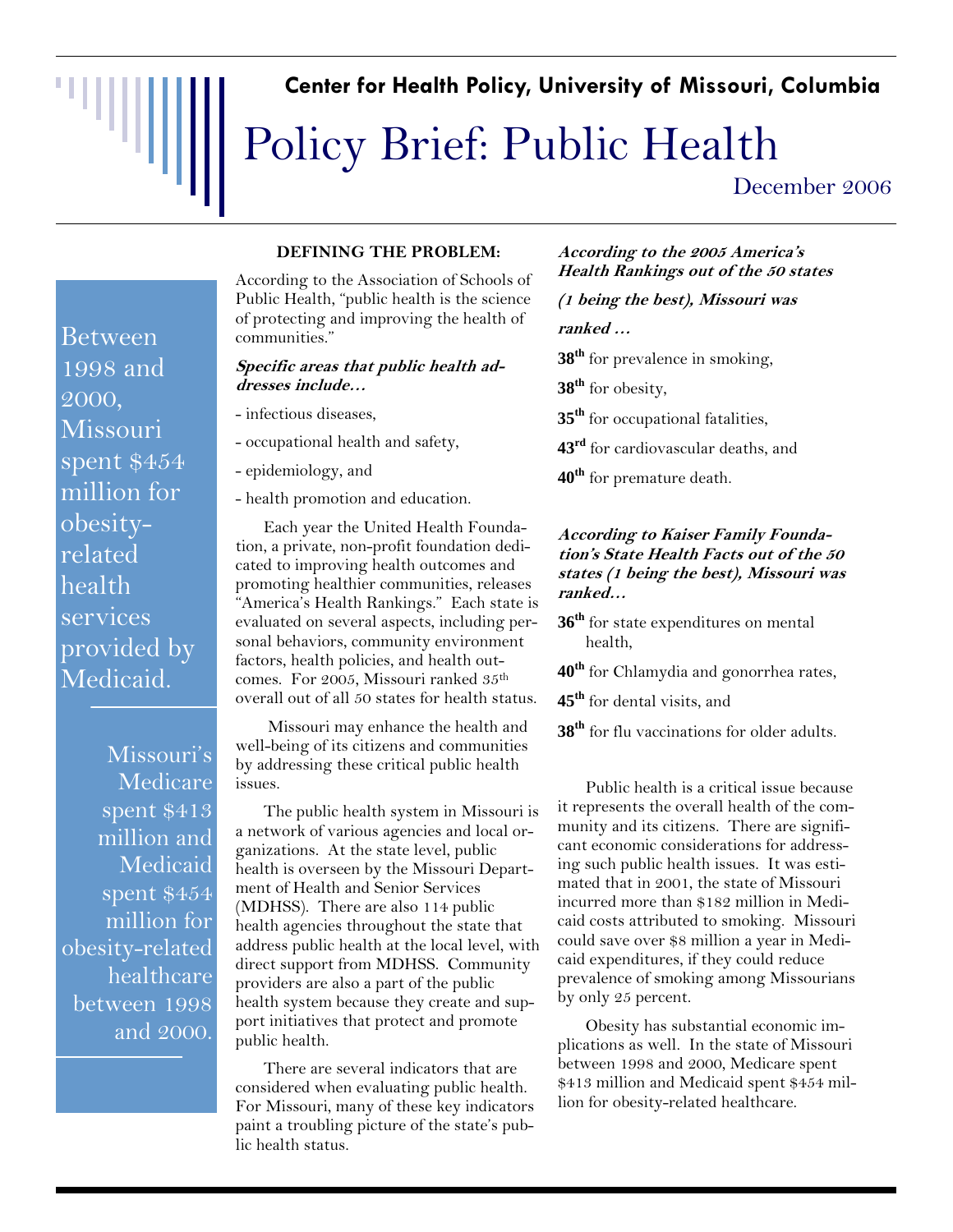As spending on health entitlement programs grows, the rapidly growing cost of health care has become a concern for providers, policymakers, legislators, and consumers. The Centers for Medicare and Medicaid estimate total health expenditures for 2006 to reach \$2.16 trillion, and project a rise to over \$4 trillion in 2015. Public health programs have the potential to reduce health care costs in a number of ways, including prevention of disease (as through vaccinations) or early detection.

An example of the benefits of early detection was demonstrated by a study of Wisconsin's Medicare population which found that diabetic screening could save an average of \$619 per diabetic detected over the span of his or her lifetime. For Missouri, these savings could be significant considering that 7.7 percent of Missourians have been diagnosed with diabetes, and another 1.3 percent are considered "borderline" diabetic." The earlier this disease is detected, the sooner it can be controlled, therefore reducing secondary complications, such as cardiovascular disease.

#### **OPPORTUNITIES FOR IMPROVE-MENT**

Currently there are several promising public health initiatives underway in the state. The Randolph County Health Department has created the Community Policy and Environmental Change Program to help individuals to improve their health habits even when such change is discouraged by their surrounding environment and society. The agency recognized that individuals can't be expected to take a thirty minute walk if the only place they have to walk is a dangerous two-lane highway. The program is building a walking trail in the city of Huntsville. This will empower community members and provide a real opportunity for individuals to increase their healthy behaviors.

The Kansas City Health Department has undertaken a health literacy initiative targeted at children and adolescents. The Department has established a Community Task Force of Health Literacy with representatives from local school districts, the public library, health literacy specialists,

and parents and children. One main project of the task force is to develop a newspaper called the "Healthy Reader" for students in kindergarten through third grade. The paper will be distributed to local schools and focus on literacy and health concepts, such as mental health and safety and first aid.

Other states and communities have developed successful public health initiatives that Missouri might consider adopting. Some of these proven initiatives are detailed on the U.S. Department of Health and Human Services (DHHS) Best Practice Initiative website.

The University of Kansas Medical Center has developed a program called TeleKidcare® in conjunction with the Kansas City, KS school district USD 500. TeleKidcare® consists of a network of telehealth monitors in each school health office as well as the KU Pediatric Clinic. When a child feels sick and visits the school nurse, the nurse now has the option of consulting a physician on the spot who can evaluate the child using the telehealth technology.

The TeleKidcare® program has conducted nearly 1,900 interactive consultations and parental surveys demonstrate that 98 percent of parents reporting are either "satisfied" or "very satisfied with the service. Implementing a similar program in Missouri is a real possibility, primarily because the state currently has a proven telehealth system in place. The Missouri Telehealth Network (MTN) has over 82 sites in the state with plans for an additional 14. By "virtually" connecting schools with providers, students can receive health care sooner and potentially reduce the number of days of school missed.

#### **CONCLUSION**

Since 1900, the average life expectancy has increased by about 30 years. More than twenty-five of those thirty years can be attributed to advances in public health. The significance of public health is unquestionable. For the state, public health initiatives have the potential to slow rising health care costs that have strained the state budget.

It is estimated that in one year, preventing Missouri's 10,760 smoking-related deaths would collectively add 130,000 total years of productive living. Similarly, preventing the obesity-related deaths would save 100,000

**Preventing premature deaths due to smoking, obesity, heart disease, and cancer would save over 55,000 Missouri lives each year.**